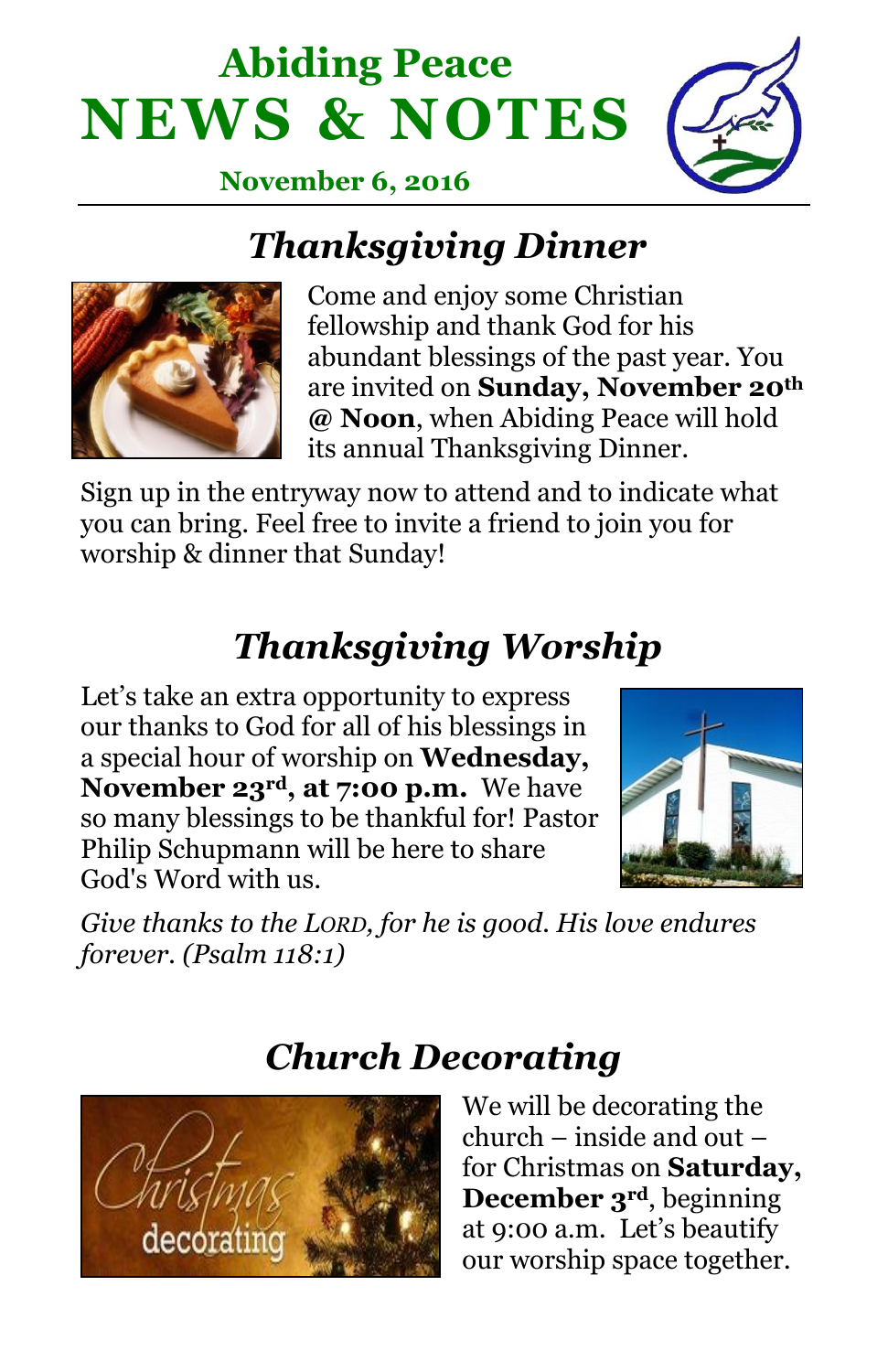# *Quarterly Congregational Meeting*



All members are encouraged to attend the Quarterly Congregational Meeting on **Sunday, November 15th, at 9:15 a.m.** The 2016 Ministry Plans and Budget will be presented and discussed. Please plan to attend.

# *Advent Tea*

Ladies of Abiding Peace, mark your calendars for this year's Advent Tea on **Sunday, December 4th, 2016 @ 3:00 p.m.** 

We encourage all of you to attend to take a moment to slow down and reflect on Christ's coming during this hustle and bustle season!

Please feel free to invite your friends and family. Questions? Please contact Kim Bruemmer or Ruth Buck.





# *Birthday Greetings*

We extend birthday greetings this week to Jim Lacheta (November 9), and Katie Salzwedel (November 11). Enjoy!

# *Off to Africa*

Emily Ostgaard, an Abiding Peace member, will be headed off for Zambia, Africa in early 2017. Emily has an opportunity through Wisconsin Lutheran College to teach English to some of the residents of Zambia. We look forward to hearing about this grand adventure!

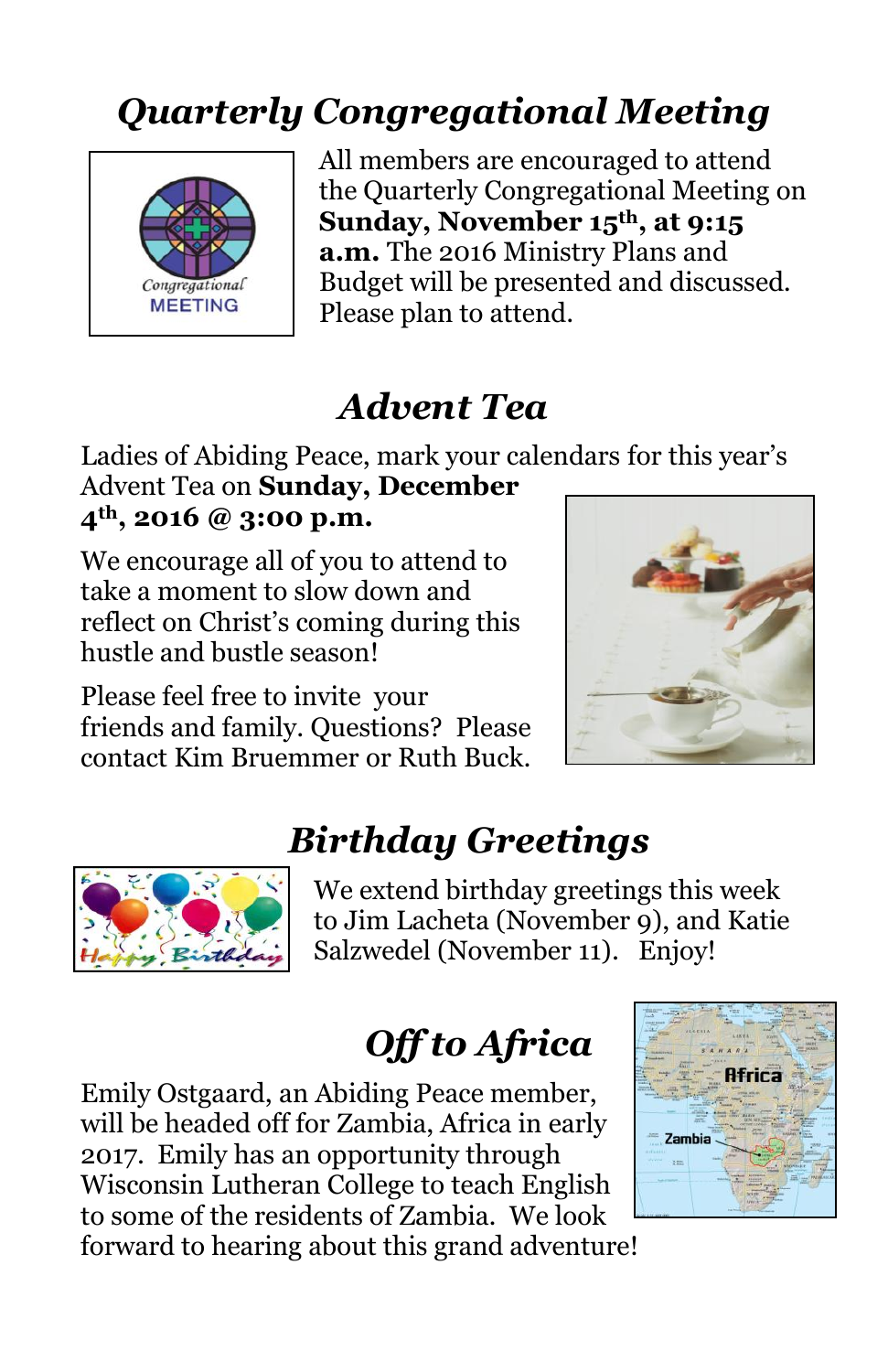#### *Chicago Conf. Reformation Rally*



What a wonderful Reformation celebration in the Chicago Conference of the Wisconsin Evangelical Lutheran Synod (WELS) in Chicago this past Sunday! The worship service was so majestic with choirs and congregation singing, a brass band, and a pipe organ. Ten members from Abiding Peace attended and are looking forward to next year when we will celebrate the 500th anniversary of the Reformation.